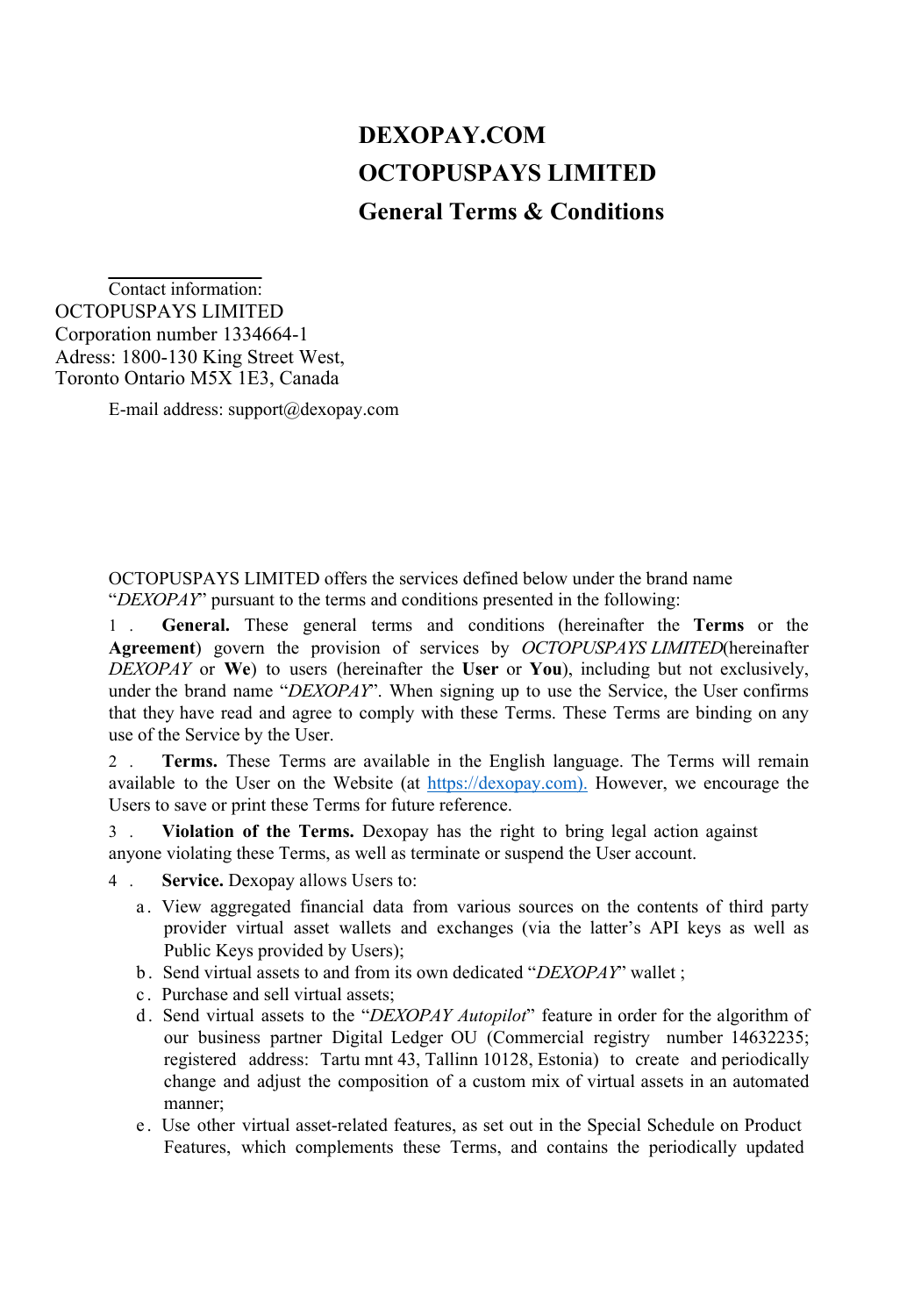description of other Product Features. For more information, please refer to the Special Schedule on Product Features.

Among others, Dexopay may also choose to make trades on its own account vis-a-vis Users. Moreover, the above described service (hereinafter the **Service**) is offered under the "*DEXOPAY*" brand name via browser (at https://dexopay.com) (hereinafter the **Website**), which are operated by OCTOPUSPAYS LIMITED. The virtual asset wallet service listed in point (b) the virtual asset exchange service listed in point (c), and the *DEXOPAY* Autopilot are regulated activities authorised by the Fintrac Canada, **MSB registration number:**  M21473478.

**5. AML/KYC Verifications**. Access to and use of our Service is subject to Anti-Money Laundering / Know Your Customer (hereinafter the **AML/KYC**) verifications according to the following conditions:

a . All Users of our Service will be considered as having entered into a long-term business relationship with Dexopay under EU and Canada AML laws, the purpose of which will be the purchase, sale and storing of virtual assets, and will therefore be subject to our standard AML/KYC verifications before they can start effectively using our Service (i.e transacting).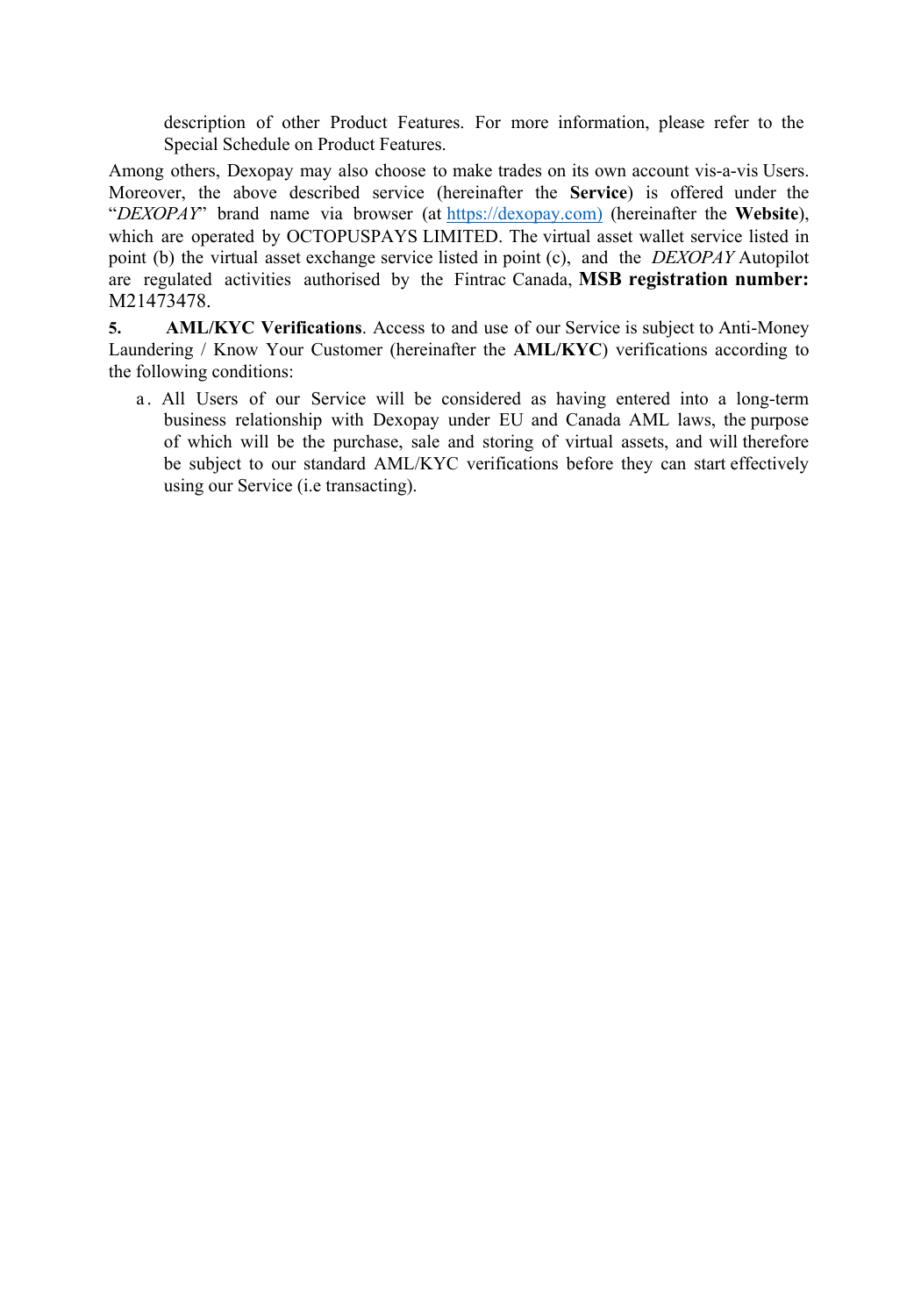b. Dexopay further reserves itself the right to carry out further or "*enhanced*" AML/KYC verifications on its Users, where it deems it justified and / or there may be potential higher risk factors (e.g. higher amounts, PEP/Sanctions matches, unusual behaviour or transaction patterns etc), in line with EU and canada AML laws.

The above conditions shall apply to all the features of our Service, including but not limited to, our virtual asset wallet and exchange, as well as our Autopilot.

6 . **Your DEXOPAY Autopilot**. By choosing to send virtual assets to the DEXOPAY Autopilot, you grant Dexopay the right to change the composition and weighting of the underlying virtual assets of your account as per guidance of the algorithm provided by Digital Ledger OU. Notwithstanding the above, you retain the full discretion to add or subtract any and all assets sent to DEXOPAY Autopilot. We will provide you a regular statements with the details of your DEXOPAY Autopilot balance;

7 . **Fees.** All fees associated with this agreement (hereinafter the **Fees**) shall be for the User to bear, and will be subtracted from the User's net balance. Dexopay's Fees are displayed in the Website. In addition, operational fees paid to third party providers to facilitate transactions such as network and trading fees may also apply. Separate Service Fees related to the use of our DEXOPAY Autopilot feature can also be found in our website under Fees. Those are incurred in the course of changes in the basket composition as well as upon execution of transfers. In parallel, the use of our DEXOPAY Autopilot feature may also include a minimal withdrawal amount, including to respect such limitations imposed by third party service providers and/or to cover their fees, which are independent of our control. For more up-to-date information on minimal withdrawal amounts, please also refer to the abovementioned Website information.

Moreover, you understand and accept that there may be a discrepancy between the withdrawal amount shown on the application or website when you submit your withdrawal instruction and the final amount you receive. For the purposes of this agreement, the User agrees that Dexopay is recognized as the sole party eligible to act as Calculation Agent. The User explicitly concedes all of its rights to dispute any and all calculations performed by Dexopay.

**8. Prohibited Use.** Users may not use the Service for unlawful purposes, including but not limited to money laundering, terrorist financing, fraud and other illegal activities.

The Service will be offered worldwide, with the exception of high-risk countries, which at the time of writing includes : Albania, Afghanistan, the Bahamas, Barbados, Bosnia and Herzegovina, Botswana, Cambodia, Ethiopia, the Democratic Republic of Korea, Ghana, Guyana, Iran, Iraq, Jamaica, Laos, Mauritius, Mongolia, Myanmar, Nicaragua, Laos, Pakistan, Panama, Sri Lanka, Syria, Trinidad and Tobago, Tunisia, Uganda, Vanuatu, Yemen, Zimbabwe. See also combined list of EU, FATF & other.

In addition, the Service will not be offered to U.S. Persons, which are defined as either U.S. residents or U.S. citizens.

Dexopay has the right to terminate the provision of Service to the User and bring legal action against the User if such activities are detected or suspended.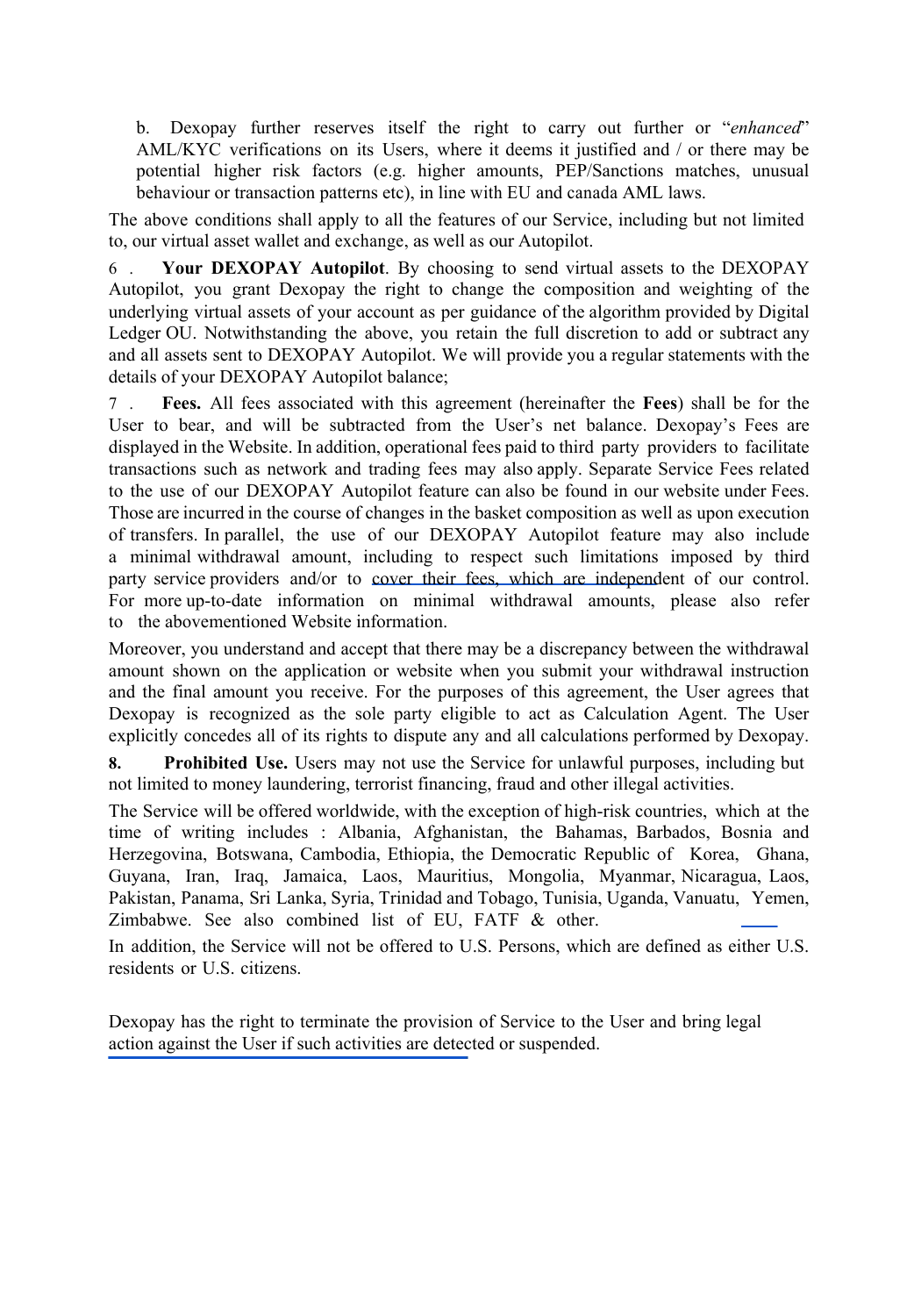**9. Registration.** Users must register to use the Website. In order to become a User, the explicit acceptance of the Terms is required – by clicking on "*Create Account*" during the registration process, Users agree to the Terms. When registering as a User of the Website and the App, the User must submit a valid e-mail address and choose a password. Confirmation of registration is sent to User's e-mail. User must inform Dexopay about any changes to their personal information that they have provided. Dexopay retains the right to ask the user for additional personal data if it is required by the applicable laws, necessary for the provision of the Service, combat fraud or any other justified reason.

Registered Users have to be at least 18 years of age.

Both natural and legal persons are accepted as Users by Dexopay. Legal persons are registered as Users by their authorised representative. The representative will provide Dexopay with their own personal information. The representative must ensure that it has a valid authorisation to represent the legal person. Dexopay may, but is not obligated, to examine the proof of such authorization.

The User must have a valid e-mail and password to access their account. Such credentials are strictly personal and confidential. Users are responsible for maintaining the confidentiality of their account and password, which should not at any time be disclosed to third parties. The User agrees to accept full responsibility and liability for all activities that occur under their account. Should a User realise or suspect any unpermitted disclosure of their credentials, they shall be obliged to change these and contact Customer support immediately to notify the latter of such unpermitted disclosure.

10. **Privacy Policy.** Dexopay or its affiliates process Users' personal data pursuant to the Dexopay Privacy Policy (https://www.dexopay.com/PrivacyPolicyDexopayOU2020.pdf ). For the purposes of EU Regulation 2016/679 on the protection of natural persons with regard to the processing of personal data and on the free movement of such data ("GDPR"), and in the context of the Service, the data controller is Dexopay. For more information, on the data controller ownership, please refer to the Privacy Policy. The User confirms having read and understood the Privacy Policy.

11. **Intellectual property.** Content of the Website, including design, graphics, images, text, code, domain, database rights and other copyrights, such as the brand name "*DEXOPAY*", are intellectual property of Dexopay. Such content may not be edited, made into derivative works, be reproduced, distributed or displayed for any other purposes than provided in these Terms, unless provided otherwise by applicable law.

12. **No warranty.** Dexopay disclaims any and all warranties, expressed or implied, in connection with the Service. The Service is provided "*as is*" and "*as available*" and at User's own risk, and Dexopay does not warrant or represent any quality, fitness for purpose, non-infringement, completeness or accuracy of the Service. Regardless of our efforts to provide the User with services of the highest quality, safety and security, Dexopay makes no warranty that the Service will be uninterrupted, timely or error-free or that defects will be corrected.

Dexopay reserves the right, periodically and at any time, to modify or discontinue, temporarily or permanently, functions and features of the Service, and Dexopay will not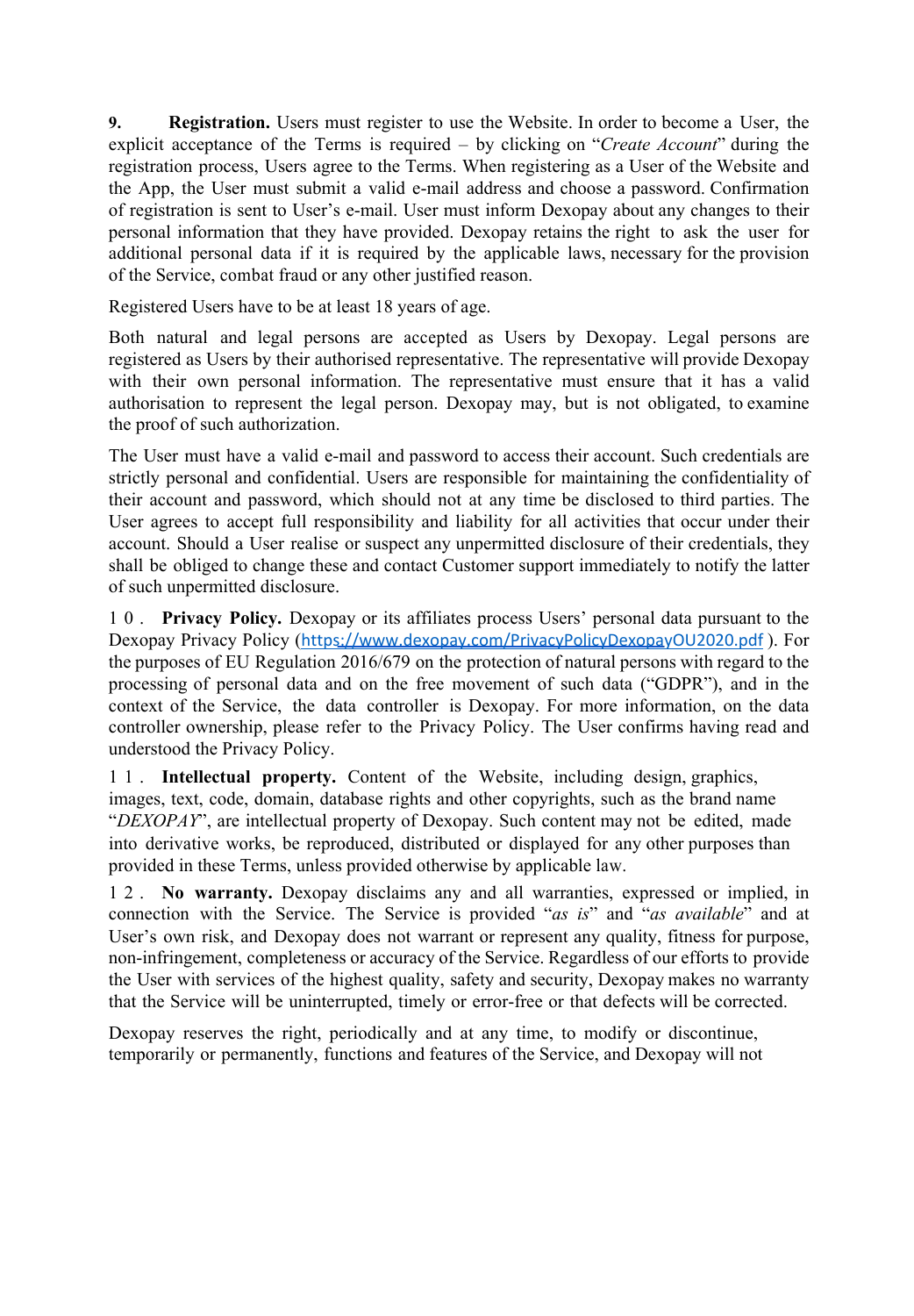be liable to the User for any interruption, modification, or discontinuation of the Service or any function or feature thereof. Reasonable advance notification will be provided of discontinuing or suspension of the Service where possible. Dexopay is not responsible for any difficulties in operating or using the Service that are caused by the web hosting service provider, internet service provider of the User or any other third party, unless prescribed otherwise by applicable law.

13. **No Recommendations or Investment Advice.** Dexopay does not provide any financial, legal, tax or investment advice or recommendations. None of the information or analyses presented are intended to form the basis for any investment decision, and no specific recommendations are intended. Our services are not, do not offer, and shall not be construed as investment or financial products. You are solely responsible for determining whether any of our services are appropriate for you based on your personal objectives, financial circumstances and risk tolerance. You agree and understand that under no circumstances will the operations of Dexopay and your use of our services be deemed to create a relationship that includes the provision of or tendering of investment advice. You should consult your legal or tax professional regarding your specific situation.

14. **High Risk Disclaimer.** Before dealing with virtual assets via our Service, you should be aware of the different considerably high risks associated with them, including the following:

- a. **Legal and Regulatory**: The regulatory status of virtual assets is currently unsettled, varies among jurisdictions and is subject to significant uncertainty. It is possible that in the future, certain laws, regulations, policies or rules relating to virtual assets, blockchain technology, or blockchain applications may be implemented, which would directly or indirectly affect or restrict the services we provide to you. In particular, note that:
	- You are responsible for determining whether the use of or purchase of virtual assets via any of our services is legal in your jurisdiction and you shall not use any of our services if illegal in your jurisdiction. If you are uncertain, please seek independent legal advice;
	- We may be forced to suspend or discontinue or to change certain aspects of our services in some jurisdictions, if required by the relevant regulators and/or laws, and this without notice and for whatever reason. In such instances, virtual assets in your account may be frozen for an indefinite period of time until the matter is resolved;
	- Virtual assets are not legal tender and are not backed by any government.
- b. **Loss of Value:** The price, value and liquidity of virtual assets are extremely volatile and unpredictable, which may adversely affect the value and the ability to liquidate the underlying virtual assets and result in significant or total loss in a short period of time. Among others, note that:
	- The decrease or discontinuance of willingness of market participants to exchange fiat currencies for virtual assets may also result in significant or total loss of value in your virtual assets.
- c. **Theft, Hacking and Cyber Attack:** virtual assets may be subject to expropriation, theft and/or fraud; hackers or other malicious groups or organizations may attempt to interfere with our system/network in various ways, including malware attacks, denial of service attacks, consensus-based attacks, Sybil attacks, smurfing, and spoofing which may result in the loss of your virtual assets, or the loss of your ability to access or control your virtual assets. In such an event, there may be no remedy, and holders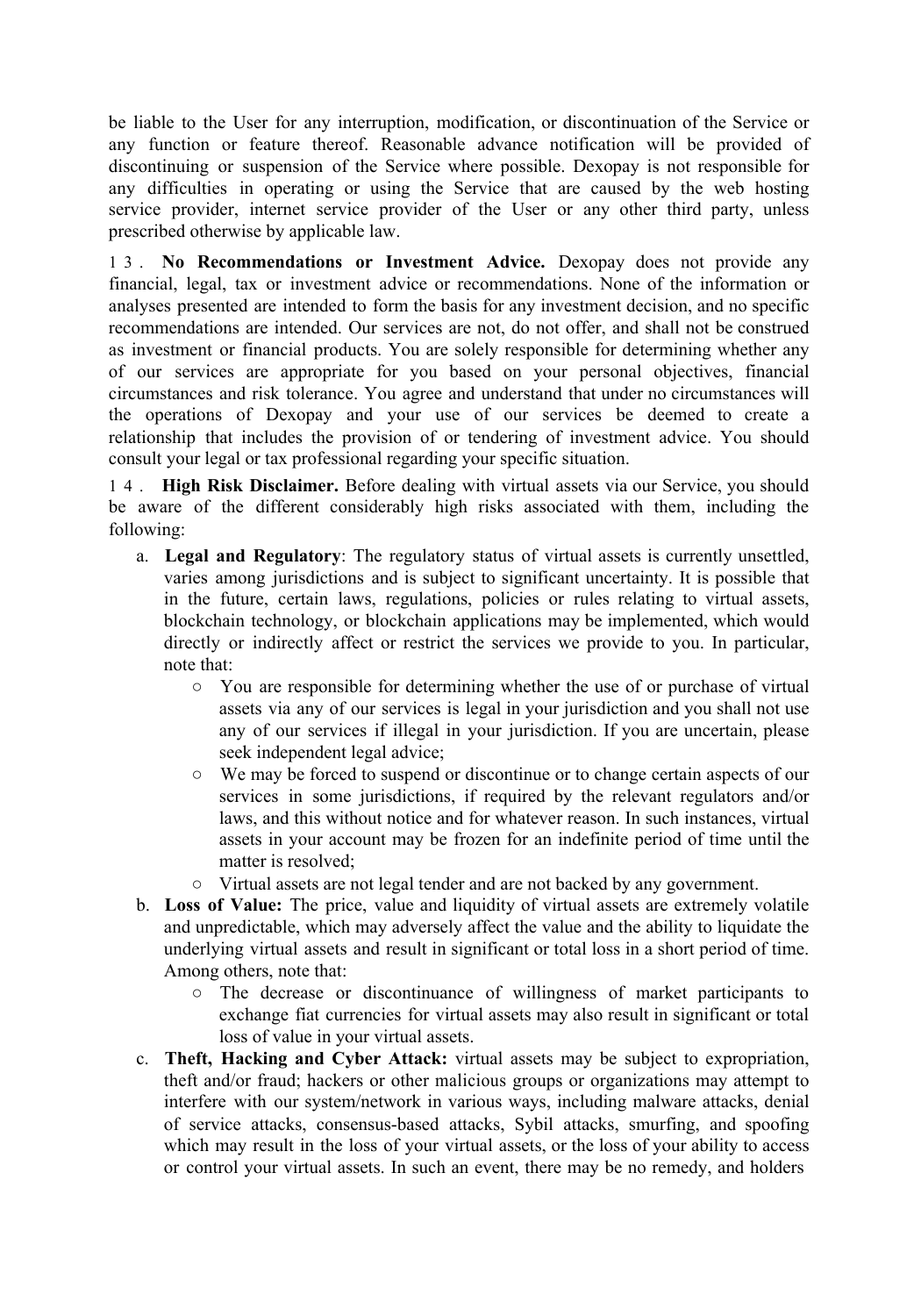of virtual assets are not guaranteed any remedy, refund, or compensation. In particular, note that:

- Any third party who gains access to your account login credentials or your private keys, may be able to liquidate, sell, dispose or transfer virtual assets in your account and may result in significant or total loss of value in your account.
- d. **Development of Virtual Assets**: Any change in the development of virtual assets, including but not limited to the change of blockchain protocol, forks, management team etc., may significantly impact the availability, usability, liquidity or value of virtual assets. In particular, the User understands that virtual assets are subject to to sudden changes in operating rules, and third parties may from time to time create a copy of a virtual asset network and implement changes in operating rules or other features (**Forks**) that may result in more than one version of a network (each, a **Forked Network**) and more than one version of a virtual asset (**Forked Assets**). The User hereby acknowledges that Forked Networks and the available supply of any Forked Assets are wholly outside of the control of the Dexopay, and the Dexopay's ability to deliver Forked Assets resulting from a Forked Network may depend on third parties outside of Dexopay's control. The User understands and acknowledges that Forks may materially affect the value, function, and/or even the name of virtual assets. Thus, the User acknowledges that he/she has no right, claim or other privilege to Forked Assets on such unsupported Forked Network and Dexopay does not bear any liability from any loss resulting as a consequence.
- e. **Third Party Service Providers and Counterparties:** In providing our services to you, we may use various third party service providers and counterparties (together " *Third Party Service Providers*"). The purchase of the underlying virtual assets is subject to the availability and liquidity of such virtual assets offered by Third Party Service Providers, including online virtual assets exchanges. If the availability of any specific virtual assets is scarce, or if such Third Party Service Providers malfunction, go bankrupt or are subject to hack attack, we may not be able to purchase or liquidate specific virtual assets on a timely basis or at all.
- f. **Source Code Weakness:** There is a risk that the Web or any of our products may unintentionally include weaknesses or bugs in the source code which may adversely affect the function of the services.
- g. **Insurance:** The virtual assets held in your account are not protected by any third party insurance scheme or government-backed insurance scheme.

In light of the foregoing, you understand and agree that your use of our services is conducted at your own risk. This section is not exhaustive and does not disclose all the risks associated with virtual assets and the use of our services. You should, therefore, carefully consider whether such use is suitable for you in light of your particular circumstances and financial resources.

**15. Limitation of liability.** Each User is liable for and must compensate to Dexopay any and all damages (including the loss of profits), which arise from the activities of the User. Dexopay is liable for and must compensate to Users only direct monetary damages caused by Dexopay intentionally or due to gross negligence. Under no circumstances is Dexopay liable for the loss of profits of the User.

Dexopay will not be liable for any damages caused by third parties or by circumstances outside the control of Dexopay (force majeure). Among others, Dexopay will not be responsible for the failings of third party banking and financial institutions or Dexopay

business partners (e.g. credit card payment processors etc), including but not limited to instances of personal data breaches, which may arise on their part.

The limitations or exclusions of liability prescribed in this section will not apply in case such limitation or exclusion is not permissible under applicable law.

16. **Taxes.** Each user is responsible to determine if any taxes apply to the transactions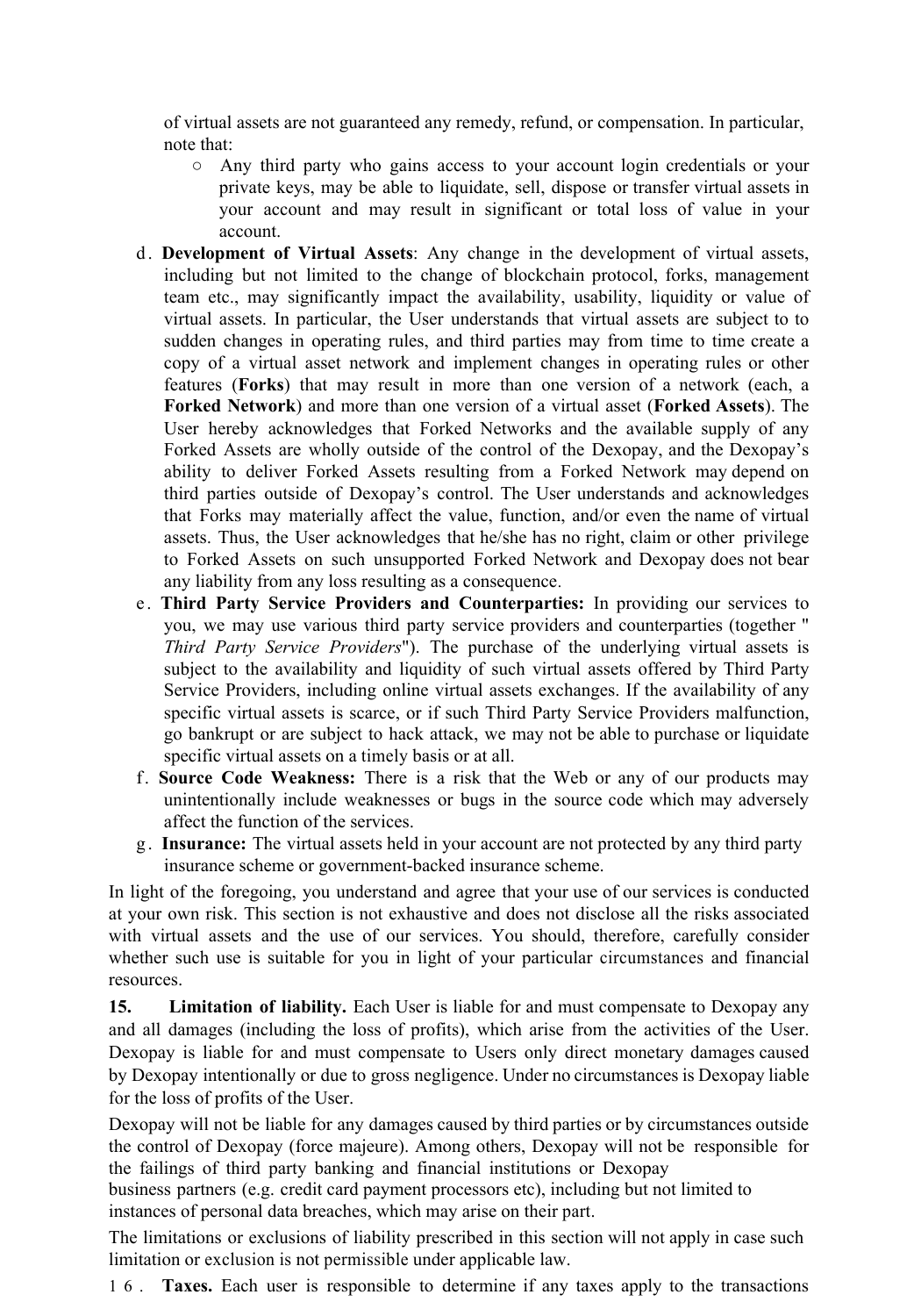carried out via the Services, as well as to report such taxes correctly and in a timely fashion to the competent tax authorities. User acknowledges that Dexopay is neither responsible for determining whether taxes apply, nor for the collection, reporting, withholding or otherwise of any such taxes arising from the said transactions. However, should we at any point become legally required to withhold any taxes, then we will pay the User the remaining net amount. Similarly, we will not gross up the User for any taxes they might be required to pay.

17. **Indemnification.** User agrees to indemnify, defend, and hold harmless Dexopay and its third party service providers from and against any claim, demand, loss, damage, cost, or liability (including reasonable attorneys' fees) arising out of or relating to any activities of the User or the misuse of the Service; breach or alleged breach of any of these Terms and the violation of any rights (including intellectual property rights) of a third party.

18. **Amending the Terms.** Dexopay reserves the right to amend any part of the Terms at any time. Dexopay will strive to provide the User with reasonable prior notice of such changes. If the User does not agree to these amendments, or any particular amendment, the User may not be able to continue to use the Website.

19. **Assignment.** This agreement may not be assigned or transferred by User, without the prior written consent of Dexopay. Dexopay may assign its rights and transfer its obligations at any time provided it ensures that User's rights are still adequately safeguarded after that transfer.

20. **Termination.** User may terminate the agreement with Dexopay under these Terms by deleting their account on the Website. Upon selecting to delete the account, the User will remain subscribed to the Service for 30 days. During this period, the User shall be responsible for withdrawing their virtual assets and Fiat currencies prior to the termination date and shall retain the possibility to cancel the termination. If the User does not cancel the deletion of the account, the User's account will be deactivated after 30 days and the User's rights to use the Service will be terminated. After this termination Dexopay is not able to retrieve the User data or its account. Moreover, any virtual asset and Fiat currency balances remaining will be nullified and we will be under no obligation to provide any refunds or compensations.

The User acknowledges and agrees that Dexopay may stop (permanently or temporarily) providing the Service and/or terminate the agreement with the User under these Terms at Dexopay's sole discretion, without the obligation to provide a prior notice to the User, if the User breaches these Terms or one of Dexopay's policies.

The User further understands that they are not subject to Estonian consumer right protections under the agreement as the purpose of the Agreement and the business relationship between the Parties is related to the User's economic interest in the purchase, sale and storing of virtual assets. In particular, by signing the Terms, the User acknowledges that the Service consists of the delivery of digital content which is not delivered on a tangible medium and therefore, when the delivery of digital content has begun with the User's prior express consent, which will be taken from the User each case before delivery of digital content (i.e. by pressing the "*Confirm*" button within the Web), the User is not entitled to any right to withdraw from the